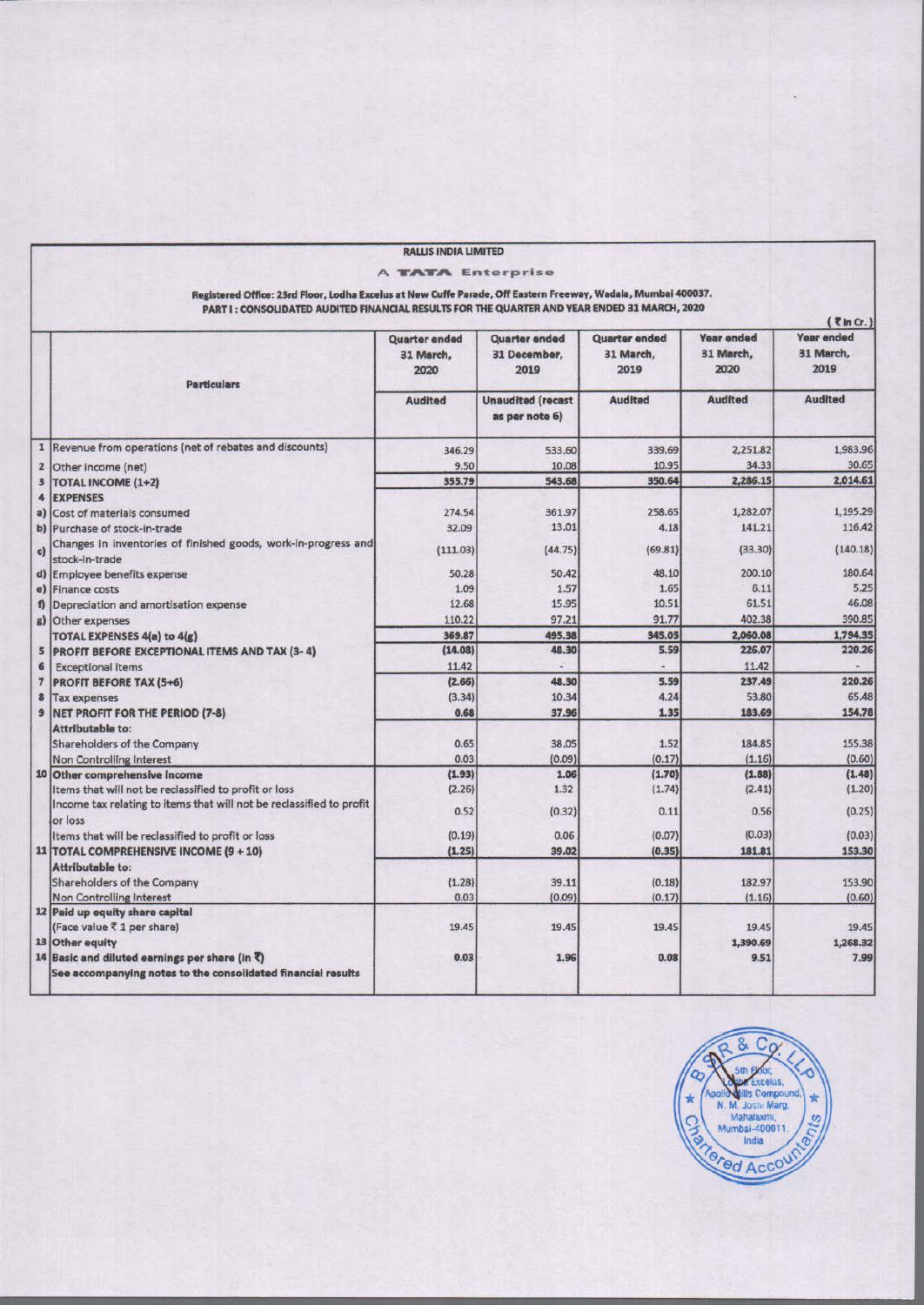|                                                                    |                         | $(7$ in Cr. $)$         |  |
|--------------------------------------------------------------------|-------------------------|-------------------------|--|
| PART II: CONSOLIDATED AUDITED BALANCE SHEET AS AT 31 MARCH, 2020   |                         |                         |  |
| <b>Particulars</b>                                                 | As at<br>31 March, 2020 | As at<br>31 March, 2019 |  |
|                                                                    | <b>Audited</b>          | Audited                 |  |
| <b>ASSETS</b>                                                      |                         |                         |  |
| Non-current assets                                                 |                         |                         |  |
| a)Property, plant and equipment                                    | 360.78                  | 369.77                  |  |
| b)Capital work-in-progress                                         | 28.76                   | 12.88                   |  |
| c)Right-of-use asset                                               | 26.44                   |                         |  |
| d) Investment property                                             | 0.13<br>195.82          | 5.50<br>195.82          |  |
| e)Goodwill                                                         | 9.66                    | 9.68                    |  |
| f)Other intangible assets                                          | 46.95                   | 37.83                   |  |
| g)Intangible assets under development<br>h)Financial assets        |                         |                         |  |
| i)Investments                                                      | 3.80                    | 3.79                    |  |
| ii)Loans                                                           | 9.07                    | 6.74                    |  |
| iii)Other financial assets                                         | 0.77                    | 0.42                    |  |
| i)Income-tax assets (Net)                                          | 110.02                  | 75.20                   |  |
| i)Other non-current assets                                         | 42.04                   | 31.79                   |  |
| <b>Total non-current assets</b>                                    | 834.24                  | 749.42                  |  |
| <b>Current assets</b>                                              |                         |                         |  |
| a) Inventories                                                     | 699.20                  | 673.55                  |  |
| b)Financial assets                                                 |                         |                         |  |
| i)Investments                                                      | 298.67                  | 105.48                  |  |
| ii)Loans                                                           |                         | 0.93                    |  |
| iii)Trade receivables                                              | 450.59                  | 449.06                  |  |
| iv)Cash and cash equivalents                                       | 46.52                   | 41.85                   |  |
| v)Bank Balances other than (iv) above                              | 2.13                    | 3.90                    |  |
| vi)Other financial assets                                          | 6.49                    | 4.61                    |  |
| c)Other current assets                                             | 106.37                  | 133.81                  |  |
|                                                                    | 1,609.97                | 1,413.19                |  |
| Assets classified as held for sale                                 | 4.27                    |                         |  |
| <b>Total current assets</b>                                        | 1,614.24                | 1,413.19                |  |
| <b>Total assets</b>                                                | 2,448.48                | 2,162.61                |  |
|                                                                    |                         |                         |  |
| <b>EQUITY AND LIABILITIES</b><br>Equity                            |                         |                         |  |
| a) Equity share capital                                            | 19.45                   | 19.45                   |  |
| b) Other equity                                                    | 1,390.00                | 1,266.48                |  |
| Equity attributable to owners of the Company                       | 1,409.45                | 1,285.93                |  |
| Non-controlling interests                                          | 0.69                    | 1.84                    |  |
| <b>Total equity</b>                                                | 1,410.14                | 1,287.77                |  |
| Liabilities                                                        |                         |                         |  |
| <b>Non-current liabilities</b>                                     |                         |                         |  |
| a)Financial Liabilities                                            |                         |                         |  |
| <b>Borrowings</b>                                                  | 12.36                   | 15.80                   |  |
| Lease liability                                                    | 14.39                   |                         |  |
| b) Other financial liabilities                                     | 6.45                    | 6,40                    |  |
| c)Provisions                                                       | 25.65                   | 21.89                   |  |
| d)Deferred tax liabilities (Net)                                   | 28.49                   | 16.44                   |  |
| e)Other non-current liabilities                                    | 0.10                    | 0.10                    |  |
| <b>Total non-current liabilities</b>                               | 87.44                   | 60.63                   |  |
| <b>Current Habilities</b>                                          |                         |                         |  |
| a)Financial liabilities                                            |                         |                         |  |
| i)Borrowings                                                       | 49.62                   | 52.96                   |  |
| ii)Trade and other payables                                        |                         |                         |  |
| -total outstanding dues of micro enterprises and small enterprises | 3.69                    | 2.89                    |  |
| -total outstanding dues of creditors other than micro enterprises  |                         |                         |  |
| and small enterprises                                              | 633.65                  | 531.93                  |  |
| iii)Other financial liabilities                                    | 89.32                   | 106.80                  |  |
| iv)Lease liabilities                                               | 13.92                   |                         |  |
| b)Other current liabilities                                        | 120.03                  | 99.11                   |  |
| c)Provisions                                                       | 17.05                   | 16.25                   |  |
| d)Income-tax liabilities (Net)                                     | 23.62                   | 4.27                    |  |
| <b>Total current liabilities</b>                                   | 950.90                  | 814.21                  |  |
| <b>Total liabilities</b>                                           | 1,038.34                | 874.84                  |  |
| <b>Total equity and liabilities</b>                                | 2,448.48                | 2,162.61                |  |

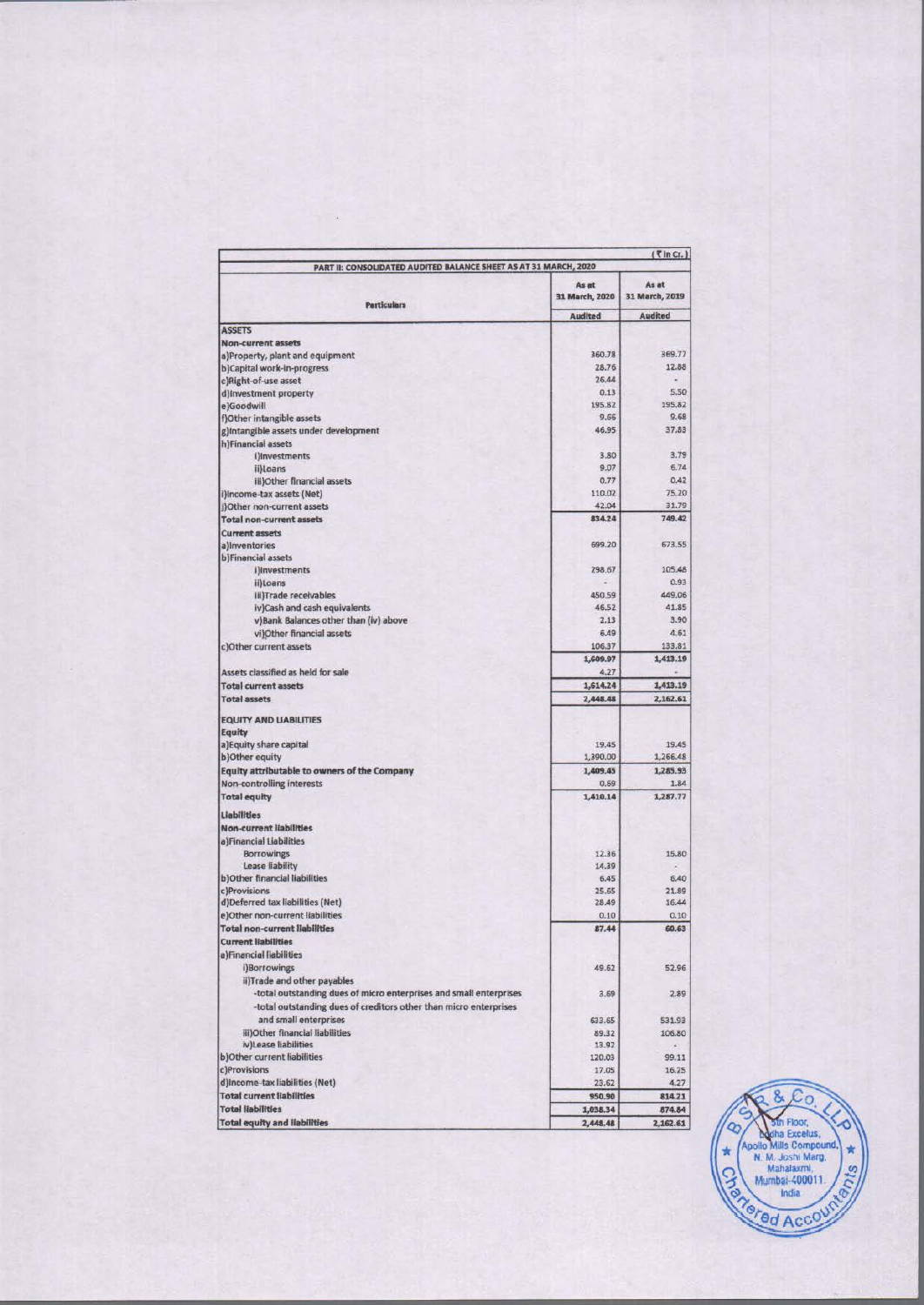|   | PART III : CONSOLIDATED AUDITED STATEMENT OF CASH FLOWS FOR THE YEAR ENDED 31 MARCH, 2020    |                       | $\left\{ \vec{x} \ln G_r \right\}$ |  |
|---|----------------------------------------------------------------------------------------------|-----------------------|------------------------------------|--|
|   | Particulars                                                                                  | For the year<br>ended | For the year<br>ended              |  |
|   |                                                                                              | 31 March, 2020        | 31 March, 2019                     |  |
| A | CASH FLOW FROM OPERATING ACTIVITIES:                                                         | Audited               | Audited                            |  |
|   | Profit before tax                                                                            | 237.49                | 220.26                             |  |
|   | Adjustments for:                                                                             |                       |                                    |  |
|   | Finance costs                                                                                | 6.11                  | 5.25                               |  |
|   | Depreciation and amortisation expense                                                        | 61.51                 | 46.08                              |  |
|   | Interest Income                                                                              | (4.03)                | (2.89)                             |  |
|   | Dividend Income                                                                              | (2.26)                | (2.84)                             |  |
|   | Fair valuation gain on investment in Mutual fund                                             | (3.81)                | (0.17)                             |  |
|   | Gain on redemption of current investments                                                    | (1.56)                | (0.67)                             |  |
|   | Credit balances written back                                                                 | (4.30)                | (3.90)                             |  |
|   | Allowance for doubtful debts (net)                                                           | 6.96                  | 2.91                               |  |
|   | Allowance for doubtful advances                                                              | 0.02                  | 0.32                               |  |
|   | Capital work-in-progress written off                                                         | 0,27                  |                                    |  |
|   | Investment written off                                                                       |                       | 0.25                               |  |
|   | Tangible assets written off                                                                  | 0.09                  |                                    |  |
|   | Impairment of intangible assets and intangible assets under development.                     | 1.77                  | 3.08                               |  |
|   | <b>Bad debts</b>                                                                             | 2.23                  | 2.42                               |  |
|   | (Reversal)/provision for indirect tax matters                                                | (2.45)                | 0.10                               |  |
|   | Provision for Directors pension liability                                                    | 0.28                  | 7.23                               |  |
|   | Provision/(reversal) for supplemental pay                                                    | 0.82                  | (0.42)                             |  |
|   | Provision for gratuity                                                                       | 1.90                  | 0.33                               |  |
|   | Provision for compensated absences                                                           | 2.13                  | 0.43                               |  |
|   | Mark-to-market loss / (gain) on forward contract                                             | 0.04                  | (0.79)                             |  |
|   | Net unrealised foreign exchange loss / (gain)                                                | 4,66                  | (3.42)                             |  |
|   | (Gain)/loss on disposal of property, plant and equipment and investment property             | (11.52)               | 0.60                               |  |
|   | Operating profit before working capital changes                                              | 296.35                | 274.16                             |  |
|   | Movements in working capital:                                                                |                       |                                    |  |
|   | (Increase) in trade receivables                                                              | (8.26)                | (58.59)                            |  |
|   | (Increase) in Inventories                                                                    | (23.50)               | (101.37)                           |  |
|   | (Increase) in Loans                                                                          | (1.40)                | (0.10)                             |  |
|   | (Increase) in other financial assets                                                         | (1.84)                | (0.63)                             |  |
|   | Decrease/(increase) in other assets                                                          | 27.42                 | (6.94)                             |  |
|   | Increase in trade payables                                                                   |                       |                                    |  |
|   |                                                                                              | 97.55                 | 20.71                              |  |
|   | (Decrease)/increase in other financial liabilities<br>Increase in other liabilities          | (14.03)               | 14.93                              |  |
|   |                                                                                              | 20.91                 | 8.79                               |  |
|   | <b>CASH GENERATED FROM OPERATIONS</b>                                                        | 393.20                | 150.96                             |  |
|   | Income taxes paid (Net of refunds)<br>NET CASH FLOWS GENERATED FROM OPERATING ACTIVITIES (A) | (56.36)<br>336,84     | (70.90)<br>80.06                   |  |
|   |                                                                                              |                       |                                    |  |
|   | CASH FLOW FROM INVESTING ACTIVITIES:                                                         |                       |                                    |  |
|   | Interest received                                                                            | 3,94                  | 2.97                               |  |
|   | Dividend received                                                                            | 2.26                  | 2.84                               |  |
|   | Payments for purchase of property, plant and equipment                                       |                       |                                    |  |
|   | (including adjustments on account of capital work-in-progress,                               |                       |                                    |  |
|   | capital creditors and capital advances)                                                      | (61.97)               | (33.79)                            |  |
|   | Payments for intangible assets                                                               | (16.63)               | (12.75)                            |  |
|   | Proceeds from disposal of property, plant and equipment and investment property              | 12.97                 | 0.33                               |  |
|   | Payment for purchase of investment in equity shares                                          |                       | (0.20)                             |  |
|   | Purchase of current investments                                                              | (713.42)              | (151.79)                           |  |
|   | Proceeds from sale of current investments                                                    | 525.60                | 138.96                             |  |
|   | Proceeds from issue of shares to miniority shareholder                                       |                       | 1.34                               |  |
|   | Investments in bank deposits                                                                 | 1.33                  | 0.64                               |  |
|   | NET CASH FLOWS (USED IN) INVESTING ACTIVITIES (B)                                            | (245.92)              | (51.45)                            |  |
|   |                                                                                              |                       |                                    |  |
|   | CASH FLOW FROM FINANCING ACTIVITIES:                                                         |                       |                                    |  |
|   | Repayment of long-term borrowings (including current maturities)                             | (3.99)                | (4.53)                             |  |
|   | Proceeds from shart-term borrowings                                                          | 289.00                | 107.00                             |  |
|   | Payment of lease Ilabilities                                                                 | (16.84)               | (0.08)                             |  |
|   | Repayment of short-term borrowings                                                           | (280.50)              | (90.00)                            |  |
|   | Dividend paid on equity shares (including dividend distribution tax)                         | (58.73)               | (58.53)                            |  |
|   | Interest paid                                                                                | (3.47)                | (5.28)                             |  |
|   | Bank balances in dividend account                                                            | 0.12                  | (0.08)                             |  |
|   | NET CASH FLOWS (USED IN) FINANCING ACTIVITIES (C)                                            | (74.41)               | (51.50)                            |  |
|   |                                                                                              |                       |                                    |  |
|   | NET INCREASE / DECREASE IN CASH AND CASH EQUIVALENTS (A) + (B) + (C)                         | 16.51                 | (22.89)                            |  |
|   | CASH AND CASH EQUIVALENTS AT THE BEGINNING OF THE YEAR                                       |                       |                                    |  |
|   | Cash in hand                                                                                 | 0.05                  | 0.04                               |  |
|   | Balances with banks in current account and deposit account                                   | 41.80                 | 28,89                              |  |
|   | Bank overdrafts and cash credit facility (secured)                                           | (35.96)               | (0.15)                             |  |
|   | CASH AND CASH EQUIVALENTS                                                                    | 5.89                  | 28.78                              |  |
|   | Net Cash and cash equivalents as per Cash flow statement                                     |                       |                                    |  |
|   |                                                                                              | 22.40                 | 5.89                               |  |
|   | CASH AND CASH EQUIVALENTS AT THE END OF THE YEAR                                             |                       |                                    |  |
|   | Cash in hand                                                                                 | 0.03                  | 0.05                               |  |
|   | Balances with banks in current account and deposit account                                   | 46.49                 | 41.80                              |  |
|   | Bank overdrafts and cash credit facility (secured)                                           | (24.12)               | (35.96)                            |  |
|   | <b>CASH AND CASH EQUIVALENTS</b>                                                             | 22.40                 | 5.89                               |  |